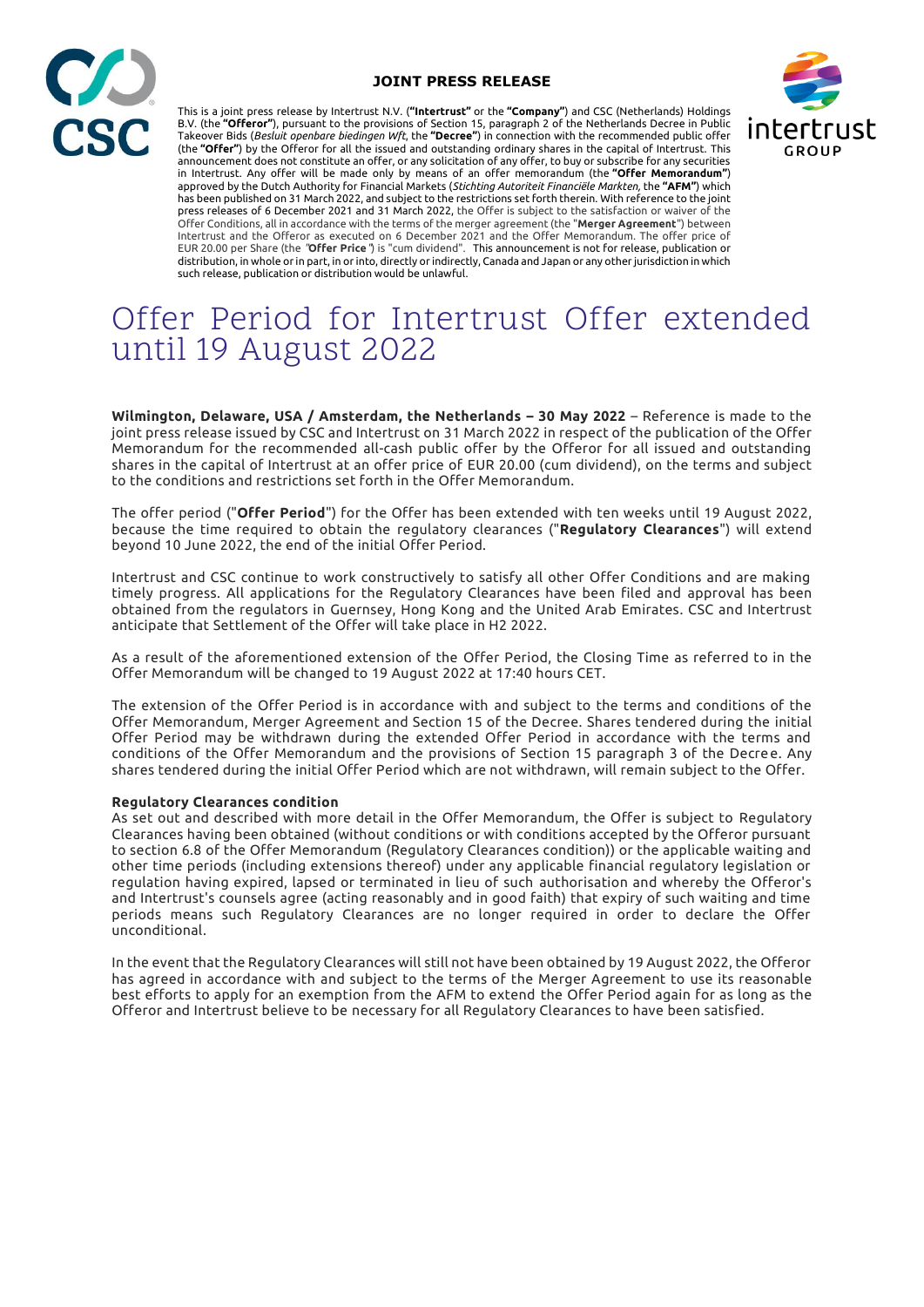



# Additional information

#### For more information:

#### **Press inquiries CSC:**

| Brandy Chieffi               |  |
|------------------------------|--|
| brandy.Chieffi@cscqlobal.com |  |
| Tel +1 302 636 5837          |  |

#### **Press inquiries Intertrust:**

| <b>Investors &amp; Media</b>        |
|-------------------------------------|
| Michiel de Jonge                    |
| michiel.dejonge@intertrustgroup.com |
| Tel +31 6 533 983 94                |
|                                     |

## About CSC

CSC is the world's leading provider of business, legal, tax, and digital brand services to companies around the globe, and specialized administration services to alternative asset managers across a range of fund strategies, capital markets participants in both public and private markets, and corporations requiring fiduciary and governance support. We are the business behind business®. We are the trusted partner for 90% of the Fortune 500®, more than 65% of the Best Global Brands (Interbrand®), nearly 10,000 law firms, and more than 3,000 financial organizations. Headquartered in Wilmington, Delaware, USA, since 1899, we have offices throughout the United States, Canada, Europe, and the Asia-Pacific region. We are a global company capable of doing business wherever our clients are—and we accomplish that by employing experts in every business we serve. Learn more at cscglobal.com and cscgfm.com.

#### About Intertrust

Intertrust has 4,000+ employees who are dedicated to providing world-leading, specialised administration services to clients in over 30 jurisdictions. This is amplified by the support we offer across our approved partner network which covers a further 120+ jurisdictions. Our focus on bespoke corporate, fund, capital market and private wealth services enables our clients to invest, grow and thrive anywhere in the world. Sitting at the heart of international business, our local, expert knowledge and innovative, proprietary technology combine to deliver a compelling proposition – all of which keeps our clients one step ahead.